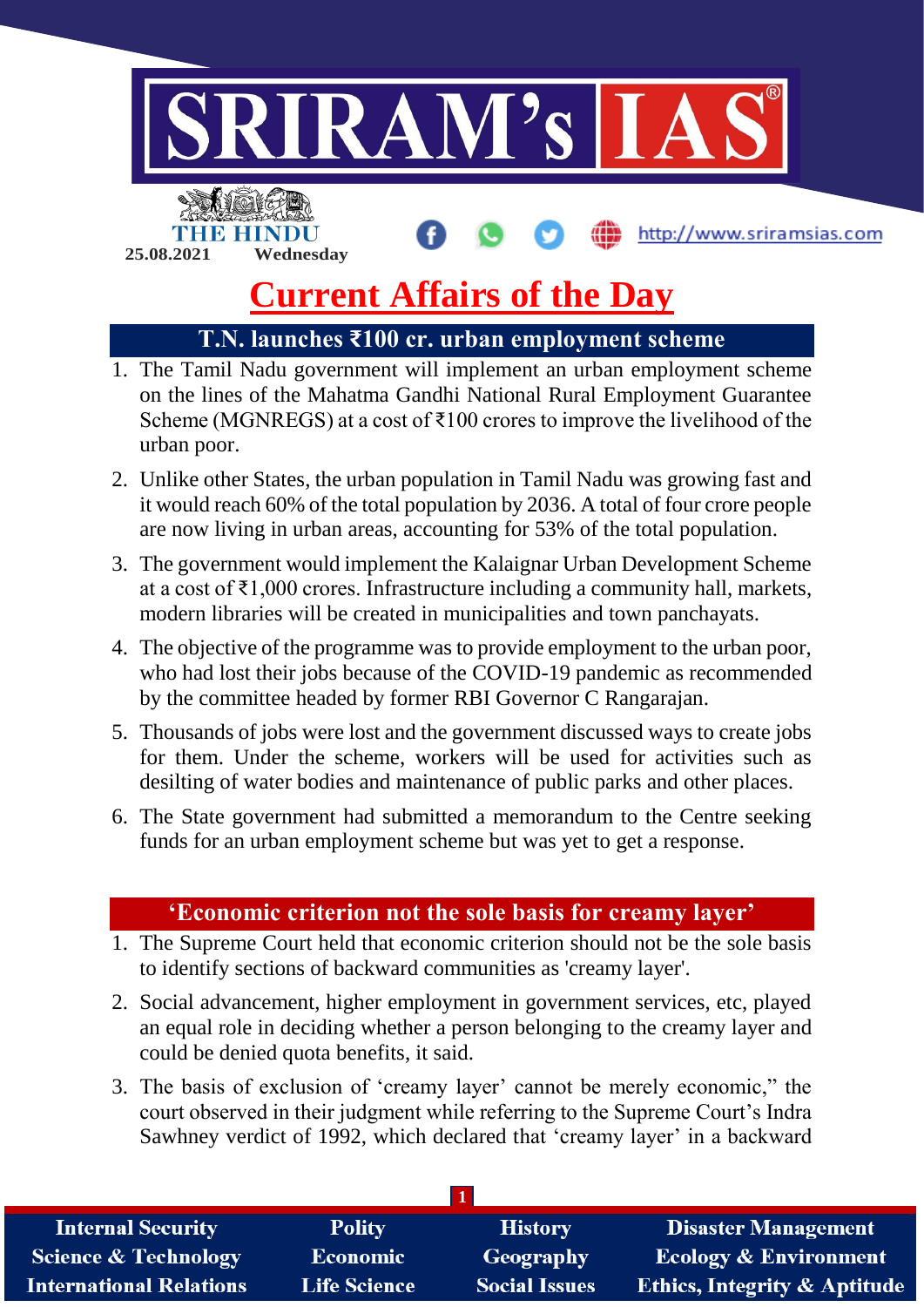

community should be excluded from reservation so that the more deserving were able to come up.

4. The court had illustrated that 'creamy layer' would include "persons from backward classes who occupied posts in higher services like IAS, IPS and All India Services had reached a higher level of social advancement and economic status, and therefore, were not entitled to be treated as backward".

## **Two notifications**

- 1. The court was hearing a petition challenging two notifications issued on August 17, 2016, and August 28, 2018, by the Haryana government subclassifying backward classes solely on an economic basis while fixing the criteria for creamy layer.
- 2. The notifications, issued under the Haryana Backward Classes (Reservation in Services and Admission in Educational Institutions) Act of 2016, said backwards community members who earn above ₹6 lakh annually would be treated as 'creamy layer'.
- 3. The Supreme Court held that Haryana's notifications have violated the law declared in the Indra Sawhney judgment by identifying creamy layers only on the basis of income.

#### **Fresh guidelines**

- 1. "In spite of Section 5(2) of the 2016 Act making it mandatory for identification and exclusion of 'creamy layer' to be on the basis of social, economic and other relevant factors, the State of Haryana has sought to determine 'creamy layer' from backward classes solely on the basis of economic criterion and has committed a grave error in doing so," the court held, quashing both the notifications
- 2. The Supreme Court directed the State to issue fresh notifications in three months.
- 3. It did not, however, disturb admissions to educational institutions and appointments to State government services made on the basis of the two notifications.

| <b>Internal Security</b>        | <b>Polity</b>       | <b>History</b>       | <b>Disaster Management</b>              |  |  |  |
|---------------------------------|---------------------|----------------------|-----------------------------------------|--|--|--|
| <b>Science &amp; Technology</b> | Economic            | Geography            | <b>Ecology &amp; Environment</b>        |  |  |  |
| <b>International Relations</b>  | <b>Life Science</b> | <b>Social Issues</b> | <b>Ethics, Integrity &amp; Aptitude</b> |  |  |  |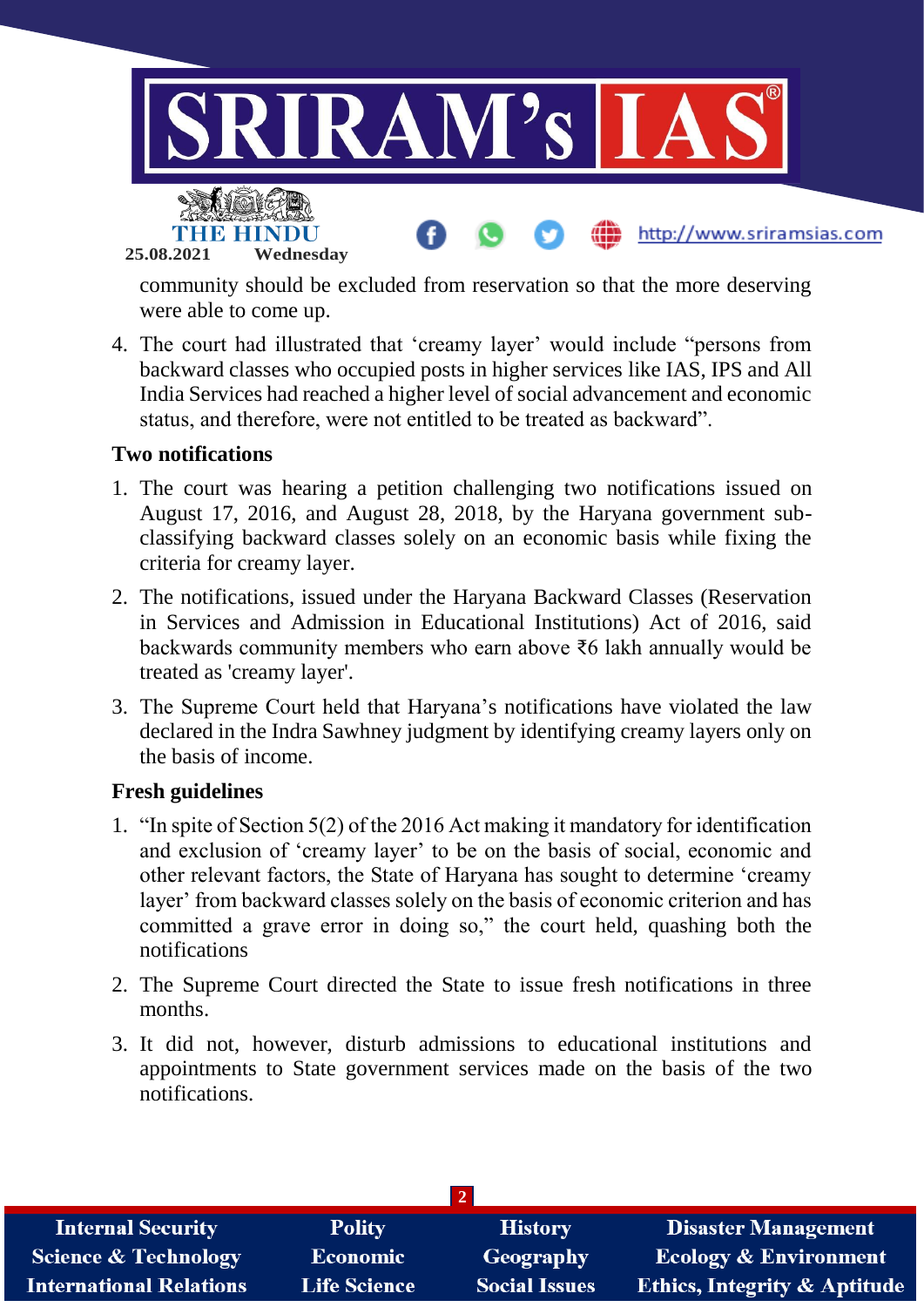

- begin in a few months, was on schedule, Russia said while downplaying the threat of U.S. sanctions under CAATSA (Countering America's Adversaries Through Sanctions Act).
- 3. Indian government stands very firm in protecting national interest. Since getting an S-400 is very important to enhance national air defence, definitely, India will continue implementing this contract.
- 4. Stating that CAATSA was not targeted against Russia but against third countries cooperating with Russia.
- 5. Deliveries of S-400 long-range air defence systems are scheduled to begin by November.

## **EPFO appeal goes to larger SC Bench**

- 1. A Division Bench of the Supreme Court referred to a larger Bench an appeal filed by the Employees Provident Fund Organisation (EPFO) challenging a decision of the Kerala High Court, which set aside amendments to "determination of pensionable salary" under the Employees Pension Scheme (EPS) of 1995 as "ultra vires".
- 2. The dispute revolves around the controversial amendments made to Clause 11(3) of the EPS-1995.
- 3. Challenges to the EPS amendments said they were skewed. The people who challenged the amendments came from all walks of life and work. They sought a more secure life with a decent pension.
- 4. In the earlier version of EPS-1995, the maximum pensionable salary cap was ₹6,500. However, members whose salaries exceeded this cap could opt, along with their employers, to contribute up to 8.33% of their actual salaries.

## **Raising of cap**

1. The amendments raised the cap from ₹6,500 to ₹15,000. But the amendments said only employees, who were existing EPS members as of September 1,

| <b>Internal Security</b>        | <b>Polity</b>       | <b>History</b>       | <b>Disaster Management</b>              |  |  |
|---------------------------------|---------------------|----------------------|-----------------------------------------|--|--|
| <b>Science &amp; Technology</b> | <b>Economic</b>     | Geography            | <b>Ecology &amp; Environment</b>        |  |  |
| <b>International Relations</b>  | <b>Life Science</b> | <b>Social Issues</b> | <b>Ethics, Integrity &amp; Aptitude</b> |  |  |